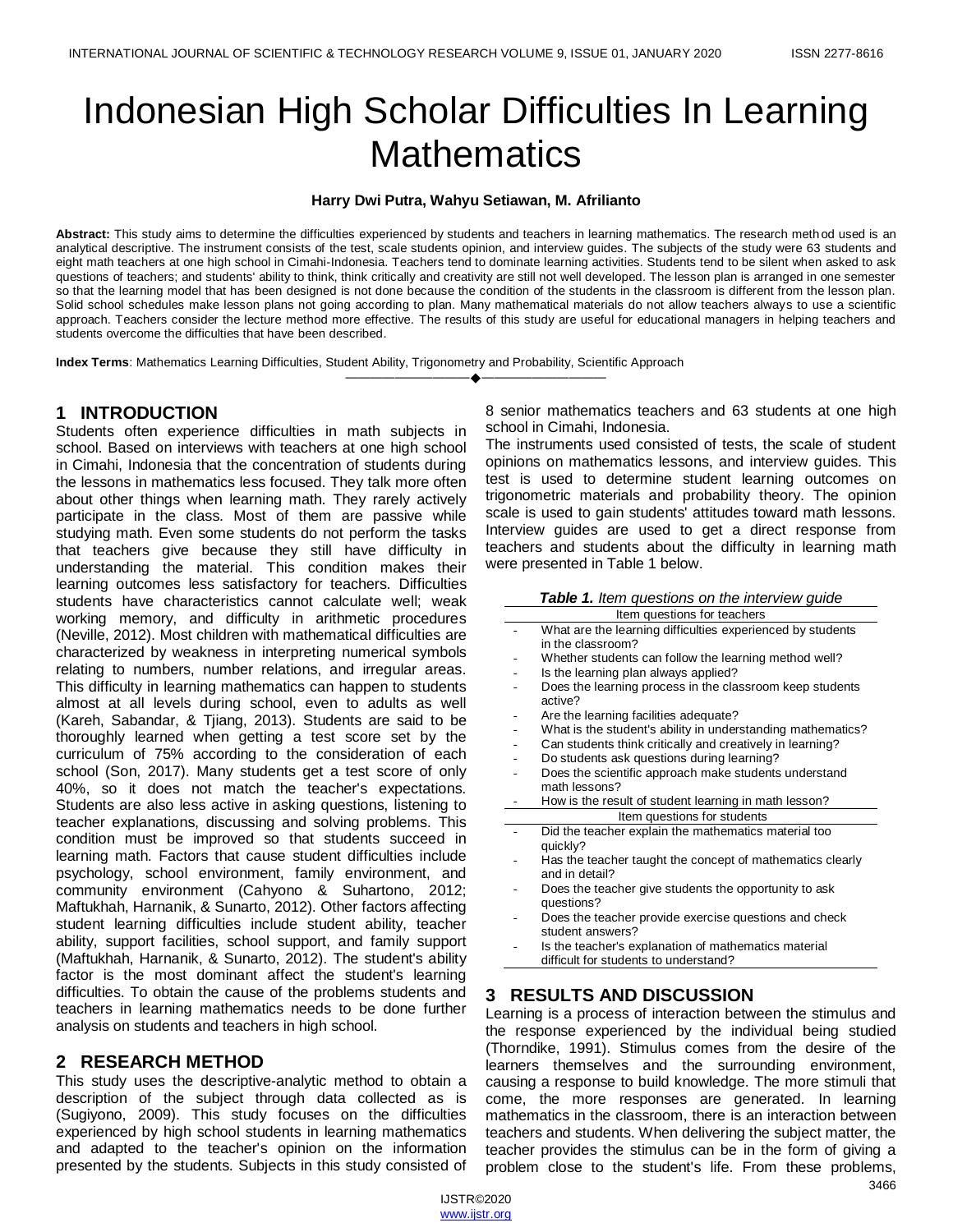different student responses arise from one another. The response is right, and some are wrong. The role of the teacher directs the wrong student's response to the truth. Students who successfully solve problems from the teacher correctly, it can be told that the student has successfully learned in understanding the mathematical concepts given by the teacher. Bloom (1971) argued that learning is a process that comes from individuals who want to learn. The success of the learning process is determined by the readiness of the learners to understand the environment and itself. Thus, students who want to succeed in learning must be able to achieve maximum self-ability with pressing in the learning process. At the time students are given mathematical problems, the activities that students do in the classroom may be different, according to their learning motivation. There are seriously looking to solve the problem, and there are still confused on how to solve the problem, some do not try to do, chatting with other friends, and so forth. From the learning conditions undertaken by these students, the ones who will succeed in solving the mathematical problems are those who seriously learn by using all the fundamental knowledge they already have so that the given problem can be solved correctly. In the Law of National Education System, number 20 the year 2003 states that learning is a process of interaction between students with teachers and learning resources in the learning environment. In learning mathematics good interaction between teacher and student is needed, do not just happened dominance of interaction done by the teacher only. However, the dominance of students in learning activities is preferred; teachers act as mentors when students experience learning barriers. For student learning activities to be optimal, teachers need to arrange teaching materials in the form of student activity sheets that lead them to understand and work on mathematical concepts that feel abstract for them. Through these teaching materials is expected to think the high ability of students can be achieved. Based on the findings of Putra, Herman, & Sumarmo (2017), the activity sheets were designed using a scientific approach with the strategy of what if not to foster students' self-confidence in describing mathematical problems and solving them. Therefore, it is essential for teachers to create a student activity sheet so that the taught material can be understood in their way. Barriers to learning are focused on the difficulties students experience in understanding the material that teachers convey during classroom learning. Three factors can hamper the learning process of students (Brousseau, 1997):

- a. The mental readiness of students. In class, there is a wide range of students' skills in understanding mathematical concepts. Some students can attend math, some students understand when described repeatedly, and there are students who cannot afford to understand mathematics at all. This obstacle is caused by misconception or students' ignorance of the material to be learned with their primary ability, thus impacting their mental readiness in learning mathematics. Putra (2014) stated that of 35 high school students 85,71% students can think concretely and only 14,29% of students who have formal thinking ability to understand abstract mathematical concepts. One attempt to overcome these obstacles by repeating the basic concepts that students have learned so that they can link existing concepts with the next concept.
- b. The teaching method of teachers and teaching materials. The teacher becomes the determinant of student success

in learning. Teaching methods applied by teachers affect the students' absorption of the material delivered. Teachers should prepare preparation of lesson plans and the making of teaching materials that can make students actively involved in learning before teaching in the classroom. However, the target of delivering the material must be met; sometimes the teacher uses a method that makes the students passive and no longer able to compile the right materials. If teachers do not do proper preparation, they may cause difficulties in understanding the material presented by the teacher.

c. Limited knowledge of students. Each student has different capabilities. Some can understand the material learned by noticing, some have to repeat it, and some do not know anything about the material. This is because students experience different learning environments. If students in the class are actively involved in learning material, the limited knowledge of students can be minimized. Sometimes people with limited knowledge do not participate in learning activities, and they are limited to being present in the classroom.

The results of student opinions on mathematics learning were presented in Figure 1 below.



*Figure 1. Percentage of students' opinions on mathematics learning.*

Students should be able to understand the various concepts of mathematics (definition, theorem, evidence) and then use them to solve the problem (Mason, 2002). Most students (58.7%) feel that mathematics is a painful lesson. This difficulty is generally caused because they do not understand the concept (Supratman & Herlina, 2017; Putra, Setiawan, Nurdianti, Retta, & Desi, 2018). Students can understand the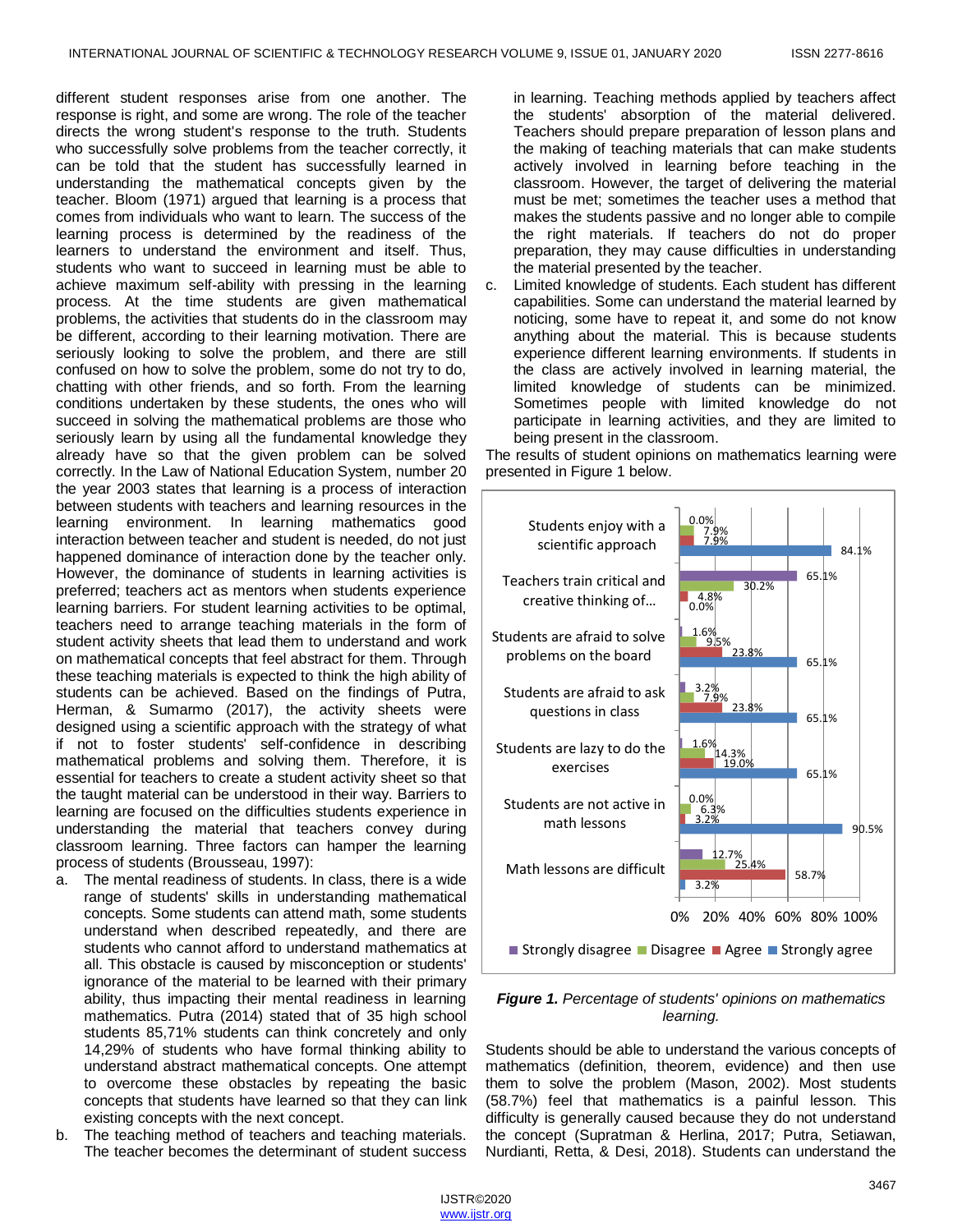mathematical concepts if they often do the exercises. However, most students (65%) are lazy to do the exercises. Most students (90.5%) are not actively studying math, and they are more silent giving no argument. This condition is caused by the teacher using the lecture method, and the student becomes the listener whereas most students (84.1%) enjoy learning by using scientific. Teachers can not always use scientific approaches because there is much time for many subject matters. Students are afraid to ask questions and express answers in front of the class. They are not sure the answer is correct. They are also worried his friends laugh at his mistakes. This situation causes the students' critical and creative thinking ability not to develop properly.

The results of interviews with students obtained indications that cause learning difficulties experienced by students in Table 2 below.

|                             | <b>Table 2.</b> The result of the student interview |
|-----------------------------|-----------------------------------------------------|
| Item questions for students | <b>Students answers</b>                             |

| What are the mathematical<br>materials that are difficult for<br>you?                                          | Trigonometric and probability<br>theory is difficult to understand,                                                                   |
|----------------------------------------------------------------------------------------------------------------|---------------------------------------------------------------------------------------------------------------------------------------|
| Did the teacher explain the<br>mathematics material too<br>quickly?                                            | Sometimes teachers explain the<br>concept quickly, so it is difficult<br>to understand.                                               |
| Has the teacher taught the<br>concept of mathematics<br>clearly and in detail?                                 | The teacher explains in a quiet<br>voice and writes a mathematical<br>concept on the board without<br>explaining the discovery of the |
| Does the teacher give<br>students the opportunity to<br>ask questions?                                         | concept.<br>Teachers rarely ask students to<br>ask because of the focus of                                                            |
| Does the teacher provide<br>exercise questions and                                                             | writing the concept of<br>mathematics on the board.                                                                                   |
| check student answers?<br>Is the teacher's explanation<br>of mathematics material<br>difficult for students to | Teachers provide training and<br>discuss together.                                                                                    |
| understand?                                                                                                    | It is difficult to understand the<br>teacher's explanation because<br>many of the formulas are                                        |

presented in a short time. Trigonometric materials and probability theory include material that students avoid in learning mathematics. Hearing the word trigonometry alone makes students so lazy to learn, this is because it is formed in students' thinking that trigonometry contains materials that are difficult to learn. This opinion is by Winarni (2016) which states that trigonometric formulas are too numerous to memorize students so that they are difficult to apply in math problems. In understanding the concept of trigonometry students require a relatively long time. The efforts of the teachers by slowly teaching the concept of trigonometry adjust the condition of students and class. Other mathematical materials that are difficult for students are a probability. This opinion is supported by Hutahaean, Sutawidjaja, & Susanto (2016) which states that the probability is often regarded as material that students do not like. Though this material is essential to learn because it is often experienced in everyday life. On probability theory, students have difficulty in translating sentences. Students'' understanding ability is still low (Putra, Setiawan, Nurdianti, Retta, & Desi, 2018). Students are confused with solving the story problem that must be translated into symbol or math language. Students are only guessing the meaning of the word for word in probability and trigonometry. Students do not understand the procedure in solving probability and trigonometric problems because their

problem-solving ability is still low (Putra, Thahiram, Ganiati, & Nuryana, 2018). Lack of working on problems as an exercise causes students not trained in solving math problems. Some students tend to relax in learning, not understanding the importance of learning math. They are less careful in working on the problem, tend to rush, not understood word per word in question. Students' ability to identifying data adequacy at the problem is still low (Putra, Putri, Lathifah, & Mustika, 2018). Teachers tend to dominate activities in learning. Students tend to be calm when asked by the teacher. Students do not dare to answer or ask questions. They do not understand the benefits of learning math. Students still have difficulty in critical and creative thinking. Students still have difficulty connecting mathematics with its application in everyday life. Students still have difficulty with a reasoning math problem.

Data distribution of students test scores were presented in Figure 2 below.





*Figure 2. Students test scores*

(71%)

The test score of most students (19%) is 65. The standard score of learning completeness is 70. Students will complete in learning if they get a score of at least 70. Based on the data in figure 2 only a small percentage of students (29%) complete in learning because it obtains score test more and equal to 70. Most of the students (71%) still not complete in learning so that teachers need to give remedial teaching to students outside of school hours.

The results of interviews with teachers obtained information about the problems in learning in the following table.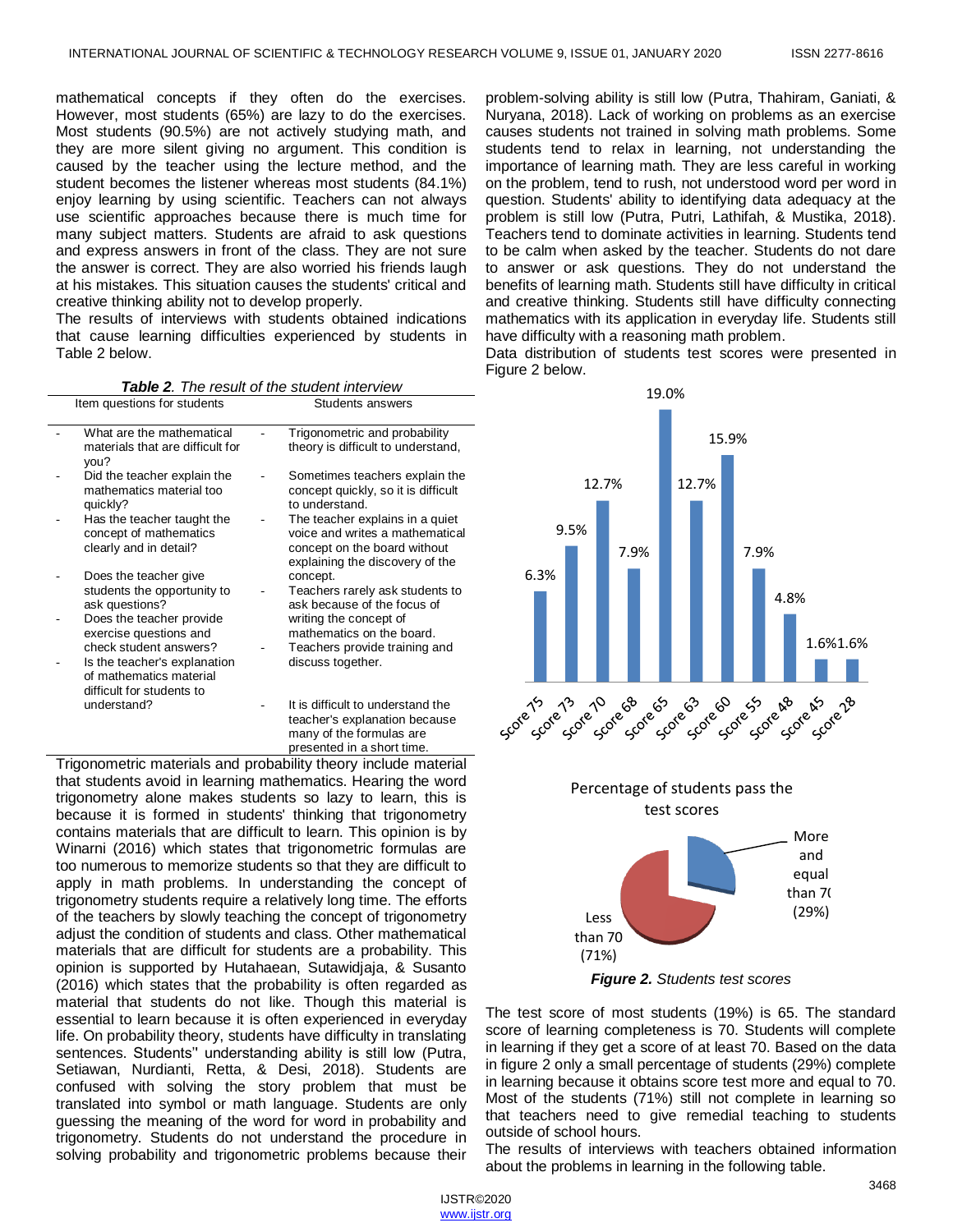| Item questions for                                                                       | Teachers answer                                                                                                                                                                                                                                                                                       |
|------------------------------------------------------------------------------------------|-------------------------------------------------------------------------------------------------------------------------------------------------------------------------------------------------------------------------------------------------------------------------------------------------------|
| teachers                                                                                 |                                                                                                                                                                                                                                                                                                       |
| What are the<br>learning difficulties<br>experienced by<br>students in the<br>classroom? | Students have less motivation in<br>learning mathematics.                                                                                                                                                                                                                                             |
| Whether students<br>can follow the<br>learning method<br>well?                           | Most students have difficulties in<br>understanding the concept of<br>trigonometry and probability theory.                                                                                                                                                                                            |
| Is the learning plan<br>always applied?                                                  | Students need a relatively long time<br>to understand.<br>Sometimes the lesson plan is not                                                                                                                                                                                                            |
| Does the learning<br>process in the<br>classroom keep<br>students active?                | working as expected because<br>students are difficult to understand<br>the lesson quickly.<br>Students are less active following<br>learning, and they are afraid to ask<br>the teacher directly because they do<br>not want to be laughed at by other<br>friends. There are still students doing     |
| Are the learning<br>facilities adequate?                                                 | other jobs that are not related to<br>learning such as chatting and<br>annoying other students who are<br>learning.                                                                                                                                                                                   |
| What is the<br>student's ability in<br>understanding<br>mathematics?                     | Learning facilities in the classroom<br>are complete. There is also a<br>projector, but it is rarely used<br>because it takes more time in using                                                                                                                                                      |
| Can students think<br>critically and<br>creatively in<br>learning?                       | it.<br>Students do not understand the<br>procedure for solving the problem.<br>Students are only guessing by<br>answering questions.                                                                                                                                                                  |
| Do students ask<br>questions during<br>learning?                                         | Only 25% of students in the class<br>can solve the problem correctly.<br>Their critical and creative thinking<br>skills need to be developed.                                                                                                                                                         |
| Does the scientific<br>approach make<br>students understand<br>math lessons?             | Students tend to be silent when<br>asked by the teacher about the<br>mathematical material being studied.<br>Scientific approaches make students<br>actively learn because there are five<br>stages of observing problems, asking<br>questions, trying to solve problems,<br>reasoning solutions, and |
| How is the result of<br>student learning in<br>math lesson?                              | communicate the solution. Not<br>enough time to use a scientific<br>approach to each material, so much<br>use of lecture methods.<br>Student learning outcomes are less<br>satisfactory, so they are given<br>remedial teaching outside of school<br>hours.                                           |

The lesson plans are organized in one semester at a time before learning begins. As a result, the learning model that has been designed by teachers in the lesson plan has not been implemented, because the condition of the students in the classroom is not in accordance with the teacher's expectation when preparing the lesson plan, so the teacher tends to use the lecture method to convey the material in accordance with the learning target. Teachers are also often disturbed by the sudden schedule of school activities so that the lesson plan is not appropriate, and the chapter should have been discussed in three or four meetings because the clash with the event eventually became two meetings, finally made the compaction of the material that causes student learning outcomes are not maximal. Teachers tend to dominate learning activities in the classroom — students as

many as 63 only 50% who do the exercises. A soft teacher's voice causes students to be unable to hear clearly what the teacher is saying. The environment also influences the success of learning. Students expressed that the learning atmosphere that hampered their learning was because they did not focus on learning because of the non-conducive classroom atmosphere. Some students talked about other issues outside the learning materials. Another student who asks his or her congressman is annoyed by his concentration while focusing on the material presented by the teacher in front of the class causing the material to be missed. After obtaining the problem through the identification stage, proceed with problem analysis to find out the follow-up process of the solution to be used. Based on the results of interviews with teachers, efforts made to minimize student difficulties can be in conveying difficult mathematical materials, such as trigonometry and probability theory, need to be explained slowly adjusted to the level of the student's ability. In one chapter, do not teach the material in just two meetings, but can be taught with three or four meetings, so that students are not overloaded to understand the material. In material probability, students can work on short questions only. When it comes to the story they are quite confused even though the subject is contextual, but they are still confused, in which case it is necessary to explain the word per word and what must first be done in answering the question, besides with many repetitions making the students understand the intent of the matter. Students are given instructions on how to solve problems by guiding them to understand the basic concepts that must be mastered. Some mathematical material can be delivered with a scientific approach and some more with lecture methods, so it is necessary to combine these methods in the classroom according to the current state of the student. The existence of the lure of value addition is expected to motivate students to ask the teacher about something that has not been understood or already understood. By the opinion of Setyanta & Murwaningtyas (2012) that the addition of grades or points to be obtained students can lead to their passion and enthusiasm for learning mathematics. Next, convey to the students the benefits of learning mathematics (the essence of mathematics) so that students who do not understand how the application of mathematics in everyday life. In the face of students who have difficulty in asking questions, often ask questions to some of the students. To improve reasoning skills, connections, critical thinking and creative thinking still requires maximum effort from teachers. Use some appropriate alternative methods in mathematics learning, so do not get caught in just one method. Take advantage of math learning media in the form of props that exist in the school environment. Make students a learning center actively involved in classroom learning activities in discovering the mathematical concepts they are learning.

## **4. CONCLUSION**

The results of interviews with students concluded that the material trigonometry and probability is the material that students avoid in learning mathematics, the lack of doing the exercises to make students not trained to solve mathematics problems, some students do not understand the importance of learning mathematics in life so not enthusiastic about mastering the concept, Less careful and do not understand the purpose of the problem, teachers tend to dominate the learning activities, students tend to be silent when asked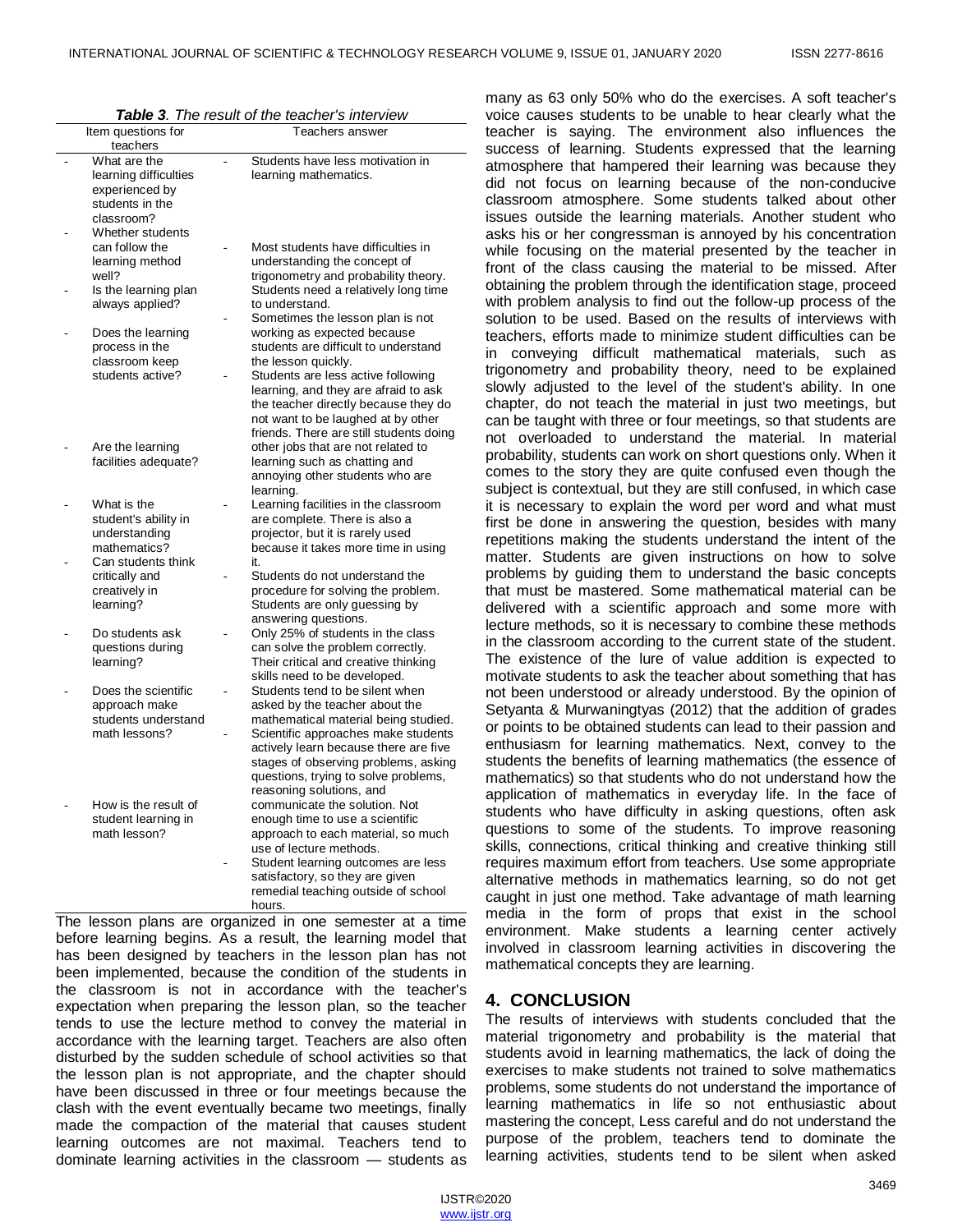teachers to ask questions, students' skills in reasoning, critical and creative thinking has not developed correctly. Based on interviews with teachers concluded that the lesson plans is arranged in one semester at a time so that the model of learning that has been designed becomes unavailable because the condition of the students in the classroom is different from the teacher's expectation when preparing the lesson plan, the sudden schedule of school activities makes the lesson plan does not go according to plan, The material that should be completed in three meetings shortened to two meetings because the other activities are consequently the learning becomes not optimal, the target of learning that must be achieved to make the teacher does not always use the learning approach but choose the lecture method that feels more effective in delivering the material as a result teachers dominate learning, The noises in the class make the teacher's voice when explaining the material is not heard clearly by the other students. To minimize the difficulties of students in learning mathematics put forward some suggestions, which is to say slowly and word per word, what students should do in answering questions that are difficult to understand students such as trigonometry and probability. Do much repetition of mathematical concepts so that students become accustomed to using the mathematical concepts. Use a variety of approaches and methods in learning. Teachers can use a scientific approach to help students find concepts and apply lecture methods in guiding students who are still confused in solving problems. Besides, the approach of project-based learning can also be an alternative in learning. Based on research of Putra & Purwasih (2015) the percentage of activity through a project-based learning approach is 70,93% higher than using the expository method (lecture) is 69,41%. Also, the improvement of learning achievement through projectbased learning approach of 84.57 is higher than using the expository method of 72.79. Based on the data, add value as a bonus for students who actively express their opinions about the material being studied. Through the addition of this value, students are expected to be motivated to ask questions if still confused by the teacher explanation. This is by research conducted Lisniawati (2017) that the incentive in the form of added value good impact for student's motivation and achievement, that is equal to 68,05% and 60,08%. Next, convey to the students the benefits of the material learned, so that students feel the need to master the mathematical concept. For students who have difficulty expressing their opinions, they can be helped by asking questions of them to express their opinions. Use a combination of learning approaches with the right method of delivering mathematical material for students to understand easily. Involve students in each learning activity so that they can get sidetracked from other activities beyond learning.

## **REFERENCES**

- [1] Bloom, B. S. (1971). Handbook on Formative and Summative Evaluation of Student Learning. New York: Mc Graw Hill.
- [2] Brousseau, G. (1997). Theory of Didactical Situations in Mathematics. Dordrecht, Netherland: Kluwer Academic.
- [3] Cahyono, S., & Suhartono. (2012). Analisis Deskriptif Faktor Penyebab Kesulitan Belajar Mata Pelajaran Matematika Di SMA Negeri 8 Purworejo Tahun

Pelajaran 2012/2013. Seminar Nasional Matematika dan Pendidikan (p. ). Yogyakarta: FPMIPA UNY.

- [4] Hutahaean, L. G., Sutawidjaja, A., & Susanto, H. (2016). Upaya Meningkatkan Kemampuan Siswa dalam Menyelesaikan Soal Cerita Melalui Pembelajaran Think Pair Share. Jurnal Pendidikan, 1(4), 608-616.
- [5] Jordan, N. C., & Levine, S. C. (2009). Socioeconomic Variation, Number Competence, and Mathematics Learning Difficulties in Young Childre. Development Disabilities Research Review, 15, 60-68.
- [6] Kareh, C. T., Sabandar, J., & Tjiang, P. C. (2013). Identifikasi Kesulitan Belajar Mahasiswa dalam Konten Matematika pada Materi Pendahuluan Fisika Inti. Seminar Nasional Sains dan Matemtaika. 4, pp. 10-17. Salatiga: Fakultas Sains dan Matematika, UKSW.
- [7] Lisniawati, N. (2017). Pengaruh Pemberian Harapan dan Insentif terhadap Motivasi Belajar Siswa dalam Pembelajaran Bahasa Indonesia. e-Jurnal Literasi, 1(1), 36-42.
- [8] Maftukhah, L., Harnanik, H., & Sunarto, S. (2012). Faktor-Faktor yang Mempengaruhi Kesulitan Belajar IPS Terpadu Kelas VII di SMP Negeri 1 Plantungan Kabupaten Kendal. Economic Education Analysis Journal, 1(1), 3-5.
- [9] Mason, J. H. (2002). Student Difficulties with Mathematics. In Mathematics Teaching Practice (pp. 7-38).
- [10] Putra, H. D. (2014). Tahap Perkembangan Kognitif Matematika Siswa MTs Asy Syifa Kelas IX Berdasarkan Teori Piaget. Seminar Nasional Pendidikan Matematika. 2, pp. 224-230. Cimahi: STKIP Siliwangi.
- [11] Putra, H. D., & Purwasih, R. (2015). Meningkatkan Prestasi Belajar dan Keaktifan Mahasiswa Melalui Project Based Learning. Jurnal Ilmiah UPT P2M STKIP Siliwangi, 2(2), 128-136.
- [12] Putra, H. D., Herman, T., & Sumarmo, U. (2017). Development of Student Worksheets to Improve the Ability of Mathematical Problem Posing. International Journal on Emerging Mathematics Education, 1(1), 1- 10.
- [13] Putra, H. D., Putri, A., Lathifah, A. N., & Mustika, C. Z. (2018). Kemampuan Mengindentifikasi Kecukupan Data pada Masalah Matematika dan Self-Efficacy Siswa MTs. Jurnal Nasional Pendidikan Matematika, 2(1), 48-61.
- [14] Putra, H. D., Setiawan, H., Nurdianti, D., Retta, I., & Desi, A. (2018). Kemampuan Pemahaman Matematis Siswa SMP di Bandung Barat. Jurnal Pendidikan dan Pembelajaran Matematika, 11(1), 19-30.
- [15] Putra, H. D., Thahiram, N. F., Ganiati, M., & Nuryana, D. (2018). Kemampuan Pemecahan Masalah Matematis Siswa SMP pada Materi Bangun Ruang. Jurnal Ilmiah Pendidikan Matematika, 6(2), 82-90.
- [16] Setyanta, B. A., & Murwaningtyas, E. C. (2012). Pengaruh Pemberian Kuis Terhadap Motivasi dan Hasil Belajar Siswa SMP Kanisius Kalasan Tahun Pelajaran 2012/2013 Pada Materi Faktorisasi Suku Aljabar. Seminar Nasional Matematika dan Pendidikan Matematika (pp. 141-148). Yogyakarta: FMIPA UNY.